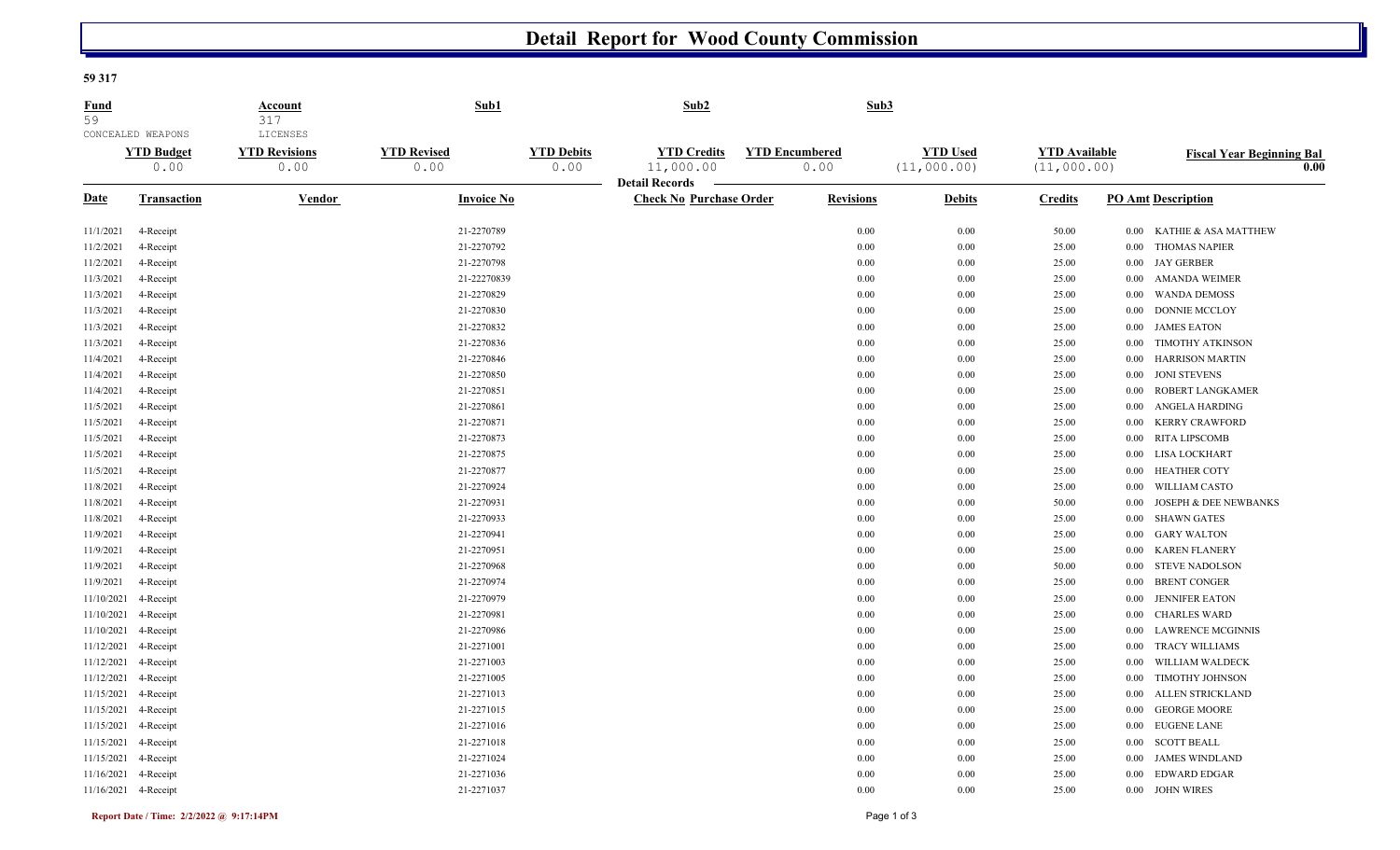|                   |                      |                                      |                    |                   |                                                         | <b>Detail Report for Wood County Commission</b> |                 |                      |                                      |           |
|-------------------|----------------------|--------------------------------------|--------------------|-------------------|---------------------------------------------------------|-------------------------------------------------|-----------------|----------------------|--------------------------------------|-----------|
| 11/16/2021        | 4-Receipt            |                                      | 21-2271038         |                   |                                                         | 0.00                                            | 0.00            | 25.00                | <b>CECIL FLANAGAN</b><br>$0.00\,$    |           |
| 11/16/2021        | 4-Receipt            |                                      | 21-2271047         |                   |                                                         | 0.00                                            | 0.00            | 25.00                | <b>STEPHEN SCHOLL</b><br>0.00        |           |
| 11/16/2021        | 4-Receipt            |                                      | 21-2271061         |                   |                                                         | 0.00                                            | 0.00            | 25.00                | <b>CONNIE SEARS</b><br>0.00          |           |
| 11/17/2021        | 4-Receipt            |                                      | 21-2271078         |                   |                                                         | 0.00                                            | 0.00            | 25.00                | DYLAN GOODNIGHT<br>0.00              |           |
| 11/18/2021        | 4-Receipt            |                                      | 21-2271079         |                   |                                                         | 0.00                                            | 0.00            | 25.00                | TIMOTHY MCMILLION<br>0.00            |           |
| 11/18/2021        | 4-Receipt            |                                      | 21-2271094         |                   |                                                         | 0.00                                            | 0.00            | 25.00                | <b>SHERRI DAVIS</b><br>0.00          |           |
| 11/18/2021        | 4-Receipt            |                                      | 21-2271095         |                   |                                                         | 0.00                                            | 0.00            | 25.00                | <b>DIRRICK LYON - ASH</b><br>0.00    |           |
| 11/19/2021        | 4-Receipt            |                                      | 21-2271096         |                   |                                                         | 0.00                                            | 0.00            | 25.00                | <b>DARREN WILSON</b><br>0.00         |           |
| 11/19/2021        | 4-Receipt            |                                      | 21-2271097         |                   |                                                         | 0.00                                            | 0.00            | 25.00                | <b>JACQUELIN MAHANEY</b><br>0.00     |           |
| 11/19/2021        | 4-Receipt            |                                      | 21-2271098         |                   |                                                         | 0.00                                            | 0.00            | 25.00                | <b>TERRY DAVIS</b><br>$0.00\,$       |           |
| 11/19/2021        | 4-Receipt            |                                      | 21-2271101         |                   |                                                         | 0.00                                            | 0.00            | 25.00                | JOHN BYARD<br>$0.00\,$               |           |
| 11/22/2021        | 4-Receipt            |                                      | 21-2271127         |                   |                                                         | 0.00                                            | 0.00            | 25.00                | <b>GREGORY HANLON</b><br>0.00        |           |
| 11/22/2021        | 4-Receipt            |                                      | 21-2271130         |                   |                                                         | 0.00                                            | 0.00            | 25.00                | <b>JEREMY COX</b><br>0.00            |           |
| 11/22/2021        | 4-Receipt            |                                      | 21-2271139         |                   |                                                         | 0.00                                            | 0.00            | 25.00                | DAVID MENDOZA<br>0.00                |           |
| 11/22/2021        | 4-Receipt            |                                      | 21-227118          |                   |                                                         | 0.00                                            | 0.00            | 25.00                | MICHELLE NESSELROTTE<br>0.00         |           |
| 11/23/2021        | 4-Receipt            |                                      | 21--2271163        |                   |                                                         | 0.00                                            | 0.00            | 25.00                | 0.00<br><b>SKYLER TRIBBLE</b>        |           |
| 11/23/2021        | 4-Receipt            |                                      | 21--2271164        |                   |                                                         | 0.00                                            | 0.00            | 25.00                | <b>MARK MIDCAP</b><br>$0.00\,$       |           |
| 11/23/2021        | 4-Receipt            |                                      | 21-2271143         |                   |                                                         | 0.00                                            | 0.00            | 25.00                | <b>DAVID MASTEN</b><br>0.00          |           |
| 11/23/2021        | 4-Receipt            |                                      | 21-2271160         |                   |                                                         | 0.00                                            | 0.00            | 25.00                | <b>BILLY CHRISTY</b><br>$0.00\,$     |           |
| 11/23/2021        | 4-Receipt            |                                      | 21-2271169         |                   |                                                         | 0.00                                            | 0.00            | 25.00                | <b>LENA BURNS</b><br>$0.00\,$        |           |
| 11/24/2021        | 4-Receipt            |                                      | 21-2271170         |                   |                                                         | 0.00                                            | 0.00            | 25.00                | <b>RONALD DAVIS</b><br>0.00          |           |
| 11/29/2021        | 4-Receipt            |                                      | 21-2271200         |                   |                                                         | 0.00                                            | 0.00            | 25.00                | <b>AMY MORRISON</b><br>$0.00\,$      |           |
| 11/30/2021        | 4-Receipt            |                                      | 21-2271227         |                   |                                                         | 0.00                                            | 0.00            | 25.00                | CHRISTINA DEATON<br>0.00             |           |
| 11/30/2021        | 4-Receipt            |                                      | 21-2271228         |                   |                                                         | 0.00                                            | 0.00            | 25.00                | MIKI BENNETT<br>$0.00\,$             |           |
|                   | 11/30/2021 4-Receipt |                                      | 21-2271239         |                   |                                                         | 0.00                                            | 0.00            | 75.00                | <b>GERALD BUTCHER</b><br>$0.00\,$    |           |
|                   |                      |                                      |                    |                   | 4-Receipt                                               |                                                 |                 | 1,650.00             |                                      |           |
| 59 330            |                      |                                      | Totals For 59 317  |                   |                                                         |                                                 |                 | 1,650.00             | <b>Balance Period 5</b>              | 11,000.00 |
|                   |                      |                                      |                    |                   |                                                         |                                                 |                 |                      |                                      |           |
| <b>Fund</b><br>59 | CONCEALED WEAPONS    | Account<br>330<br>SHERIFF'S EARNINGS | Sub1               |                   | Sub2                                                    | Sub3                                            |                 |                      |                                      |           |
|                   | <b>YTD Budget</b>    | <b>YTD Revisions</b>                 | <b>YTD Revised</b> | <b>YTD Debits</b> | <b>YTD Credits</b>                                      | <b>YTD Encumbered</b>                           | <b>YTD Used</b> | <b>YTD Available</b> |                                      |           |
|                   | 0.00                 | 0.00                                 | 0.00               | 0.00              | 150.00                                                  | 0.00                                            | (150.00)        | (150.00)             | <b>Fiscal Year Beginning Bal</b>     | 0.00      |
| Date              | <b>Transaction</b>   | <b>Vendor</b>                        | <b>Invoice No</b>  |                   | <b>Detail Records</b><br><b>Check No Purchase Order</b> | <b>Revisions</b>                                | <b>Debits</b>   | <b>Credits</b>       | <b>PO Amt Description</b>            |           |
|                   |                      |                                      |                    |                   |                                                         |                                                 |                 |                      |                                      |           |
|                   | 11/12/2021 4-Receipt |                                      | 21-2271002         |                   |                                                         | 0.00                                            | $0.00\,$        | 5.00                 | 0.00 MELISSA SMITH                   |           |
|                   | 11/29/2021 4-Receipt |                                      | 21-2271204         |                   |                                                         | 0.00                                            | 0.00            | 10.00                | MICHAEL & BARBARA BRIGGS<br>$0.00\,$ |           |
|                   | 11/30/2021 4-Receipt |                                      | 21-2271231         |                   |                                                         | 0.00                                            | $0.00\,$        | 5.00                 | 0.00 ALEX WILLIAMS                   |           |
|                   |                      |                                      |                    |                   | 4-Receipt                                               |                                                 |                 | 20.00                |                                      |           |
|                   |                      |                                      | Totals For 59 330  |                   |                                                         |                                                 |                 | 20.00                | <b>Balance Period 5</b>              | 150.00    |

**59 365**